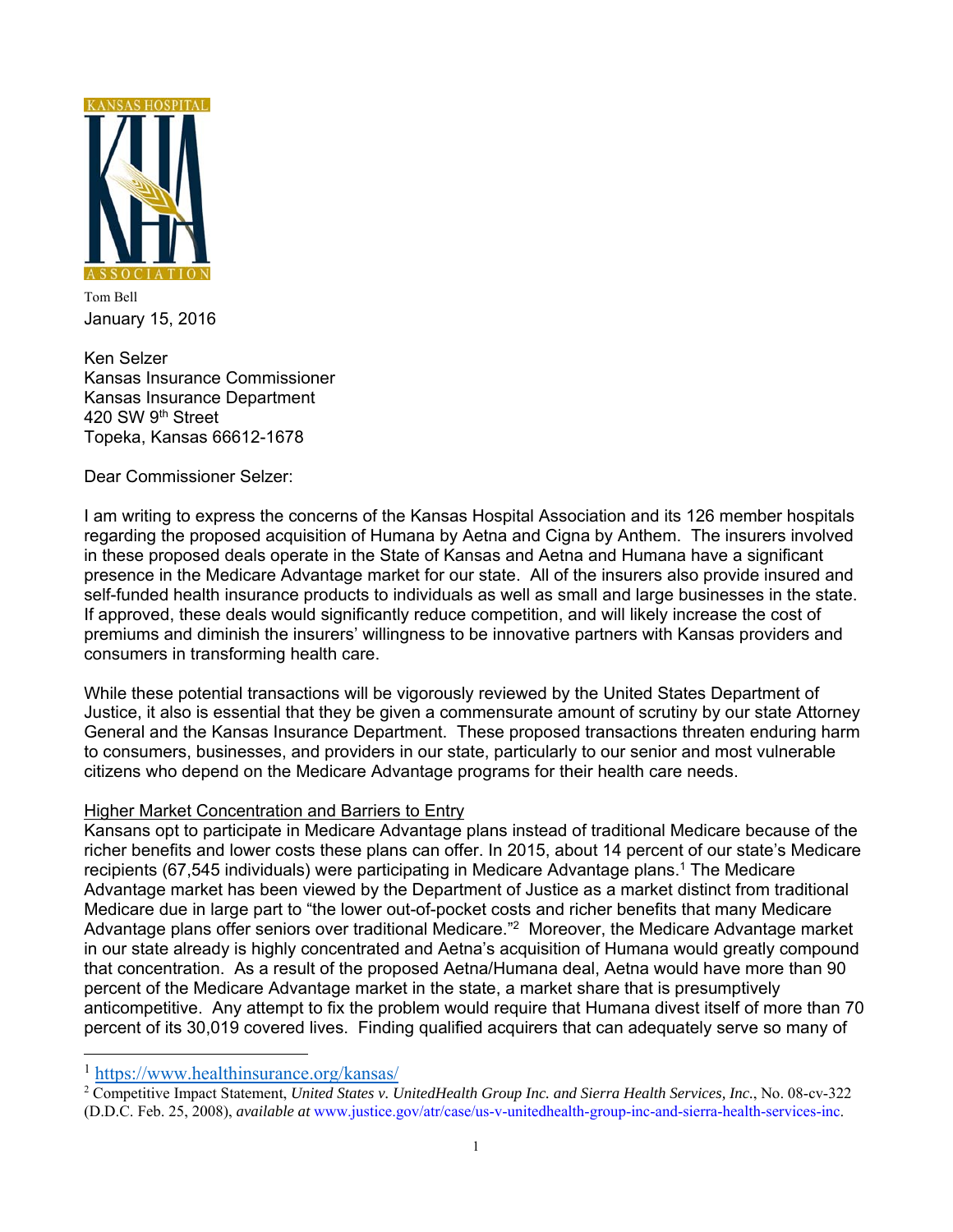our consumers' needs and remain viable in the market, however, is a huge and perhaps insurmountable task made more difficult by the high barriers to entry into the health insurance market.

Entry into the Medicare Advantage market requires that an insurer contract with broad provider networks and be in a position to obtain hospital prices and discounts at least comparable to the leading incumbents in the relevant market. In fact, even if that insurer already has a commercial product in the same relevant geographic market, entering the Medicare Advantage market may present challenges. The substantial barriers to entry make it extraordinarily unlikely that even existing insurers could replicate the size and scope of those involved in the proposed Aetna/Humana transaction. The likely result of this acquisition is erosion of the richer benefits that Medicare Advantage plans offer to our state's elderly and most vulnerable citizens.

What is true of effective entry into the Medicare Advantage market also is true of entry into the commercial health insurance market. As one of the nation's leading academics on insurance markets, Professor Leemore S. Dafny, PhD, confirms in recent Congressional testimony, "[c]onsolidation even in non-overlapping markets reduces the number of potential entrants who might attempt to overcome price-increasing (or quality reducing) consolidation in markets where they do not currently operate." In other words, as Anthem and Aetna get larger, so do the barriers to entry for other insurers. Our state is struggling to stabilize competition on the health insurance exchange. For 2016, Kansas consumers will continue to be able to select from among four carriers, because United Healthcare of the Midwest announced it will join the exchange for 2016 while Coventry makes its exit.<sup>3</sup> But the exchange's stability is fragile and potentially vulnerable to entrenched insurers that get larger and more powerful as a result of these proposed insurance deals.

The proposed Anthem/Cigna deal might appear at first glance to be more benign, giving Anthem only about a 10 percent share of the commercial health insurance market and requiring that Cigna be divested of less than 12 percent of its 39,699 covered lives to an acceptable acquirer to fix some of the problems resulting from combined companies' larger market share. However, it is important to note that the three other carriers participating on the exchange for 2016 all operate under the Blue Cross Blue Shield umbrella.<sup>4</sup> This circumstance creates some unique competitive concerns because of Anthem's affiliation with the Blue Cross and Blue Shield (Blue) system. The Blue Cross Blue Shield Association's license agreement, described in an August 2015 letter from Joe R. Whatley, Jr., to the Department of Justice, prevents the individual Blue plans from directly competing against one another, and also prevents their non-Blue subsidiaries from competing even slightly vigorously against other Blue companies. This means that Anthem can no longer compete for new business in any market unless it decreases its business by an offsetting amount in another market and the net effect is that Anthem's effectiveness as a competitor will be significantly impaired. The proposed Anthem/Cigna deal may augment the already considerable power of the Blues plans in our state as a result of the folding of Cigna into the overall Blues system through Anthem's existing affiliation and, as a result, could undermine efforts to maintain the stability of the insurance exchange for our state's consumers.

## Higher Prices and Less Innovation

 $\overline{a}$ 

 $\overline{a}$ 

One of the justifications the insurers most frequently offer for their transactions is that premium prices will decrease for consumers. However, research shows that having fewer insurers leads to higher premiums for large and small employers as well as individuals purchasing insurance on the exchange. The average final rate changes − approved before Coventry announced its exit − for plans on the exchange for our state range from 9.4 to 25.4 percent.<sup>5</sup> The increasing power of the Blues plans that could result

<sup>&</sup>lt;sup>3</sup> https://www.healthinsurance.org/kansas-state-health-insurance-exchange/<br>
<sup>4</sup> https://www.healthinsurance.org/kansas-state-health-insurance-exchange/<br>
<sup>5</sup> https://www.healthinsurance.org/kansas-state-health-insurance-ex